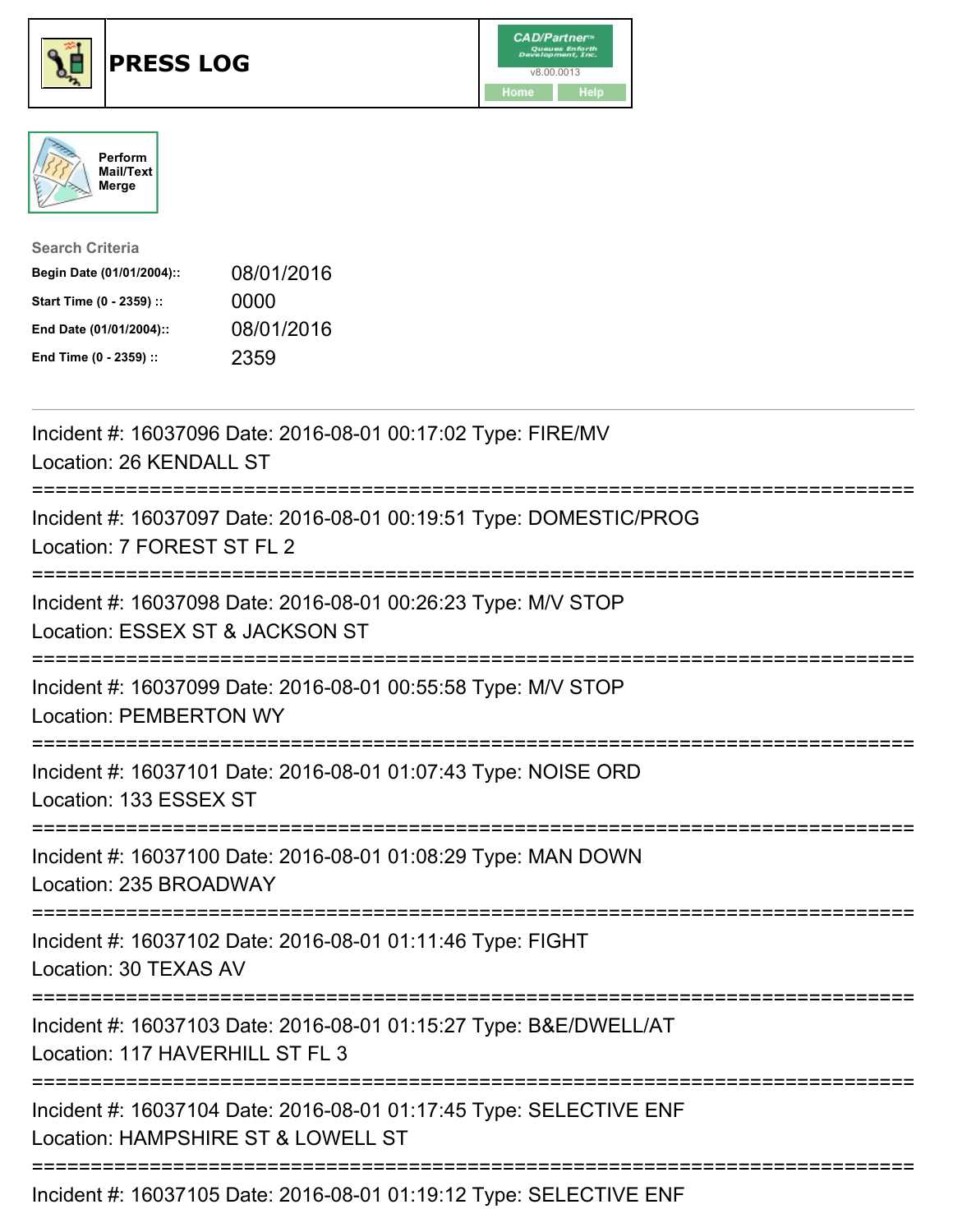Location: HAMPSHIRE ST & LOWELL ST =========================================================================== Incident #: 16037106 Date: 2016-08-01 01:20:13 Type: SELECTIVE ENF Location: HAMPSHIRE ST & LOWELL ST =========================================================================== Incident #: 16037107 Date: 2016-08-01 01:21:13 Type: SELECTIVE ENF Location: HAMPSHIRE ST & LOWELL ST =========================================================================== Incident #: 16037108 Date: 2016-08-01 01:22:14 Type: SELECTIVE ENF Location: HAMPSHIRE ST & LOWELL ST =========================================================================== Incident #: 16037109 Date: 2016-08-01 01:23:24 Type: SELECTIVE ENF Location: HAMPSHIRE ST & LOWELL ST =========================================================================== Incident #: 16037110 Date: 2016-08-01 01:24:29 Type: SELECTIVE ENF Location: HAMPSHIRE ST & LOWELL ST =========================================================================== Incident #: 16037111 Date: 2016-08-01 01:25:27 Type: SELECTIVE ENF Location: HAMPSHIRE ST & LOWELL ST =========================================================================== Incident #: 16037112 Date: 2016-08-01 01:39:39 Type: BUILDING CHK Location: SEVEN ELEVEN / 370 BROADWAY =========================================================================== Incident #: 16037113 Date: 2016-08-01 01:41:28 Type: M/V STOP Location: SEVEN ELEVEN / 370 BROADWAY =========================================================================== Incident #: 16037114 Date: 2016-08-01 01:47:29 Type: UNKNOWN PROB Location: SHAWSHEEN PARK / CRAWFORD ST =========================================================================== Incident #: 16037115 Date: 2016-08-01 01:50:55 Type: A&B PAST Location: 30 TEXAS AV =========================================================================== Incident #: 16037116 Date: 2016-08-01 02:08:56 Type: DOMESTIC/PAST Location: 120 COLONIAL RD =========================================================================== Incident #: 16037117 Date: 2016-08-01 02:28:22 Type: M/V STOP Location: E HAVERHILL ST & PROSPECT ST =========================================================================== Incident #: 16037118 Date: 2016-08-01 02:29:34 Type: BUILDING CHK Location: 266 BROADWAY =========================================================================== Incident #: 16037119 Date: 2016-08-01 02:30:10 Type: BUILDING CHK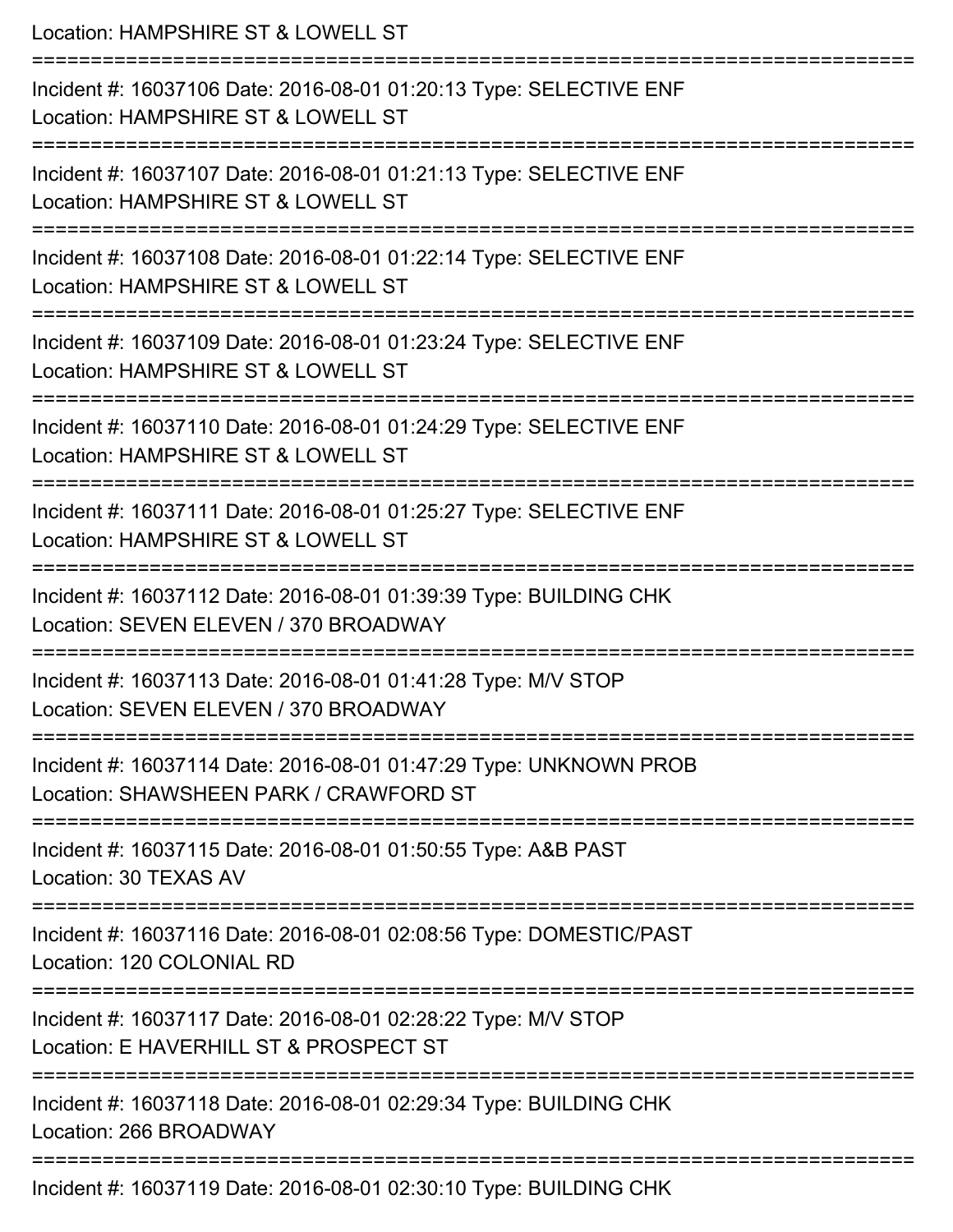| Incident #: 16037120 Date: 2016-08-01 02:33:51 Type: BUILDING CHK<br>Location: HIGGINS STATE POOL / 180 CRAWFORD ST                        |
|--------------------------------------------------------------------------------------------------------------------------------------------|
| Incident #: 16037121 Date: 2016-08-01 02:34:58 Type: M/V STOP<br>Location: DENNYS / 160 WINTHROP AV                                        |
| Incident #: 16037123 Date: 2016-08-01 02:37:39 Type: BUILDING CHK<br><b>Location: MELROSE</b>                                              |
| Incident #: 16037122 Date: 2016-08-01 02:38:07 Type: NOISE ORD<br>Location: 15 KEMPTON CT                                                  |
| Incident #: 16037125 Date: 2016-08-01 02:42:41 Type: SUS PERS/MV<br>Location: 65 BUSWELL ST                                                |
| Incident #: 16037124 Date: 2016-08-01 02:43:07 Type: M/V STOP<br>Location: FERRY ST AND EAST HAVERHILL ST                                  |
| Incident #: 16037126 Date: 2016-08-01 02:51:27 Type: M/V STOP<br>Location: RT 114 & 495                                                    |
| Incident #: 16037128 Date: 2016-08-01 02:54:24 Type: M/V STOP<br>Location: MERRIMACK AND PARKER ST                                         |
| Incident #: 16037127 Date: 2016-08-01 02:55:07 Type: BUILDING CHK<br>Location: 23 SPRINGFIELD ST<br>----------                             |
| Incident #: 16037129 Date: 2016-08-01 03:01:44 Type: BUILDING CHK<br>Location: JAIME ALTERATIONS / 203 LAWRENCE ST                         |
| Incident #: 16037130 Date: 2016-08-01 03:20:47 Type: DRUG OVERDOSE<br>Location: HAMPSHIRE ST & LOWELL ST                                   |
| Incident #: 16037131 Date: 2016-08-01 04:18:14 Type: ALARMS<br>Location: BROTHERS PIZZA / 145 LAWRENCE ST                                  |
| Incident #: 16037132 Date: 2016-08-01 04:19:57 Type: UNKNOWN PROB<br>Location: 317 LOWELL ST FL 2                                          |
| Incident #: 16037133 Date: 2016-08-01 04:21:22 Type: ASSSIT OTHER PD<br>$M$ TE $M$ , $1 \overline{D}D$ , $1 \overline{O}$ $1 \overline{O}$ |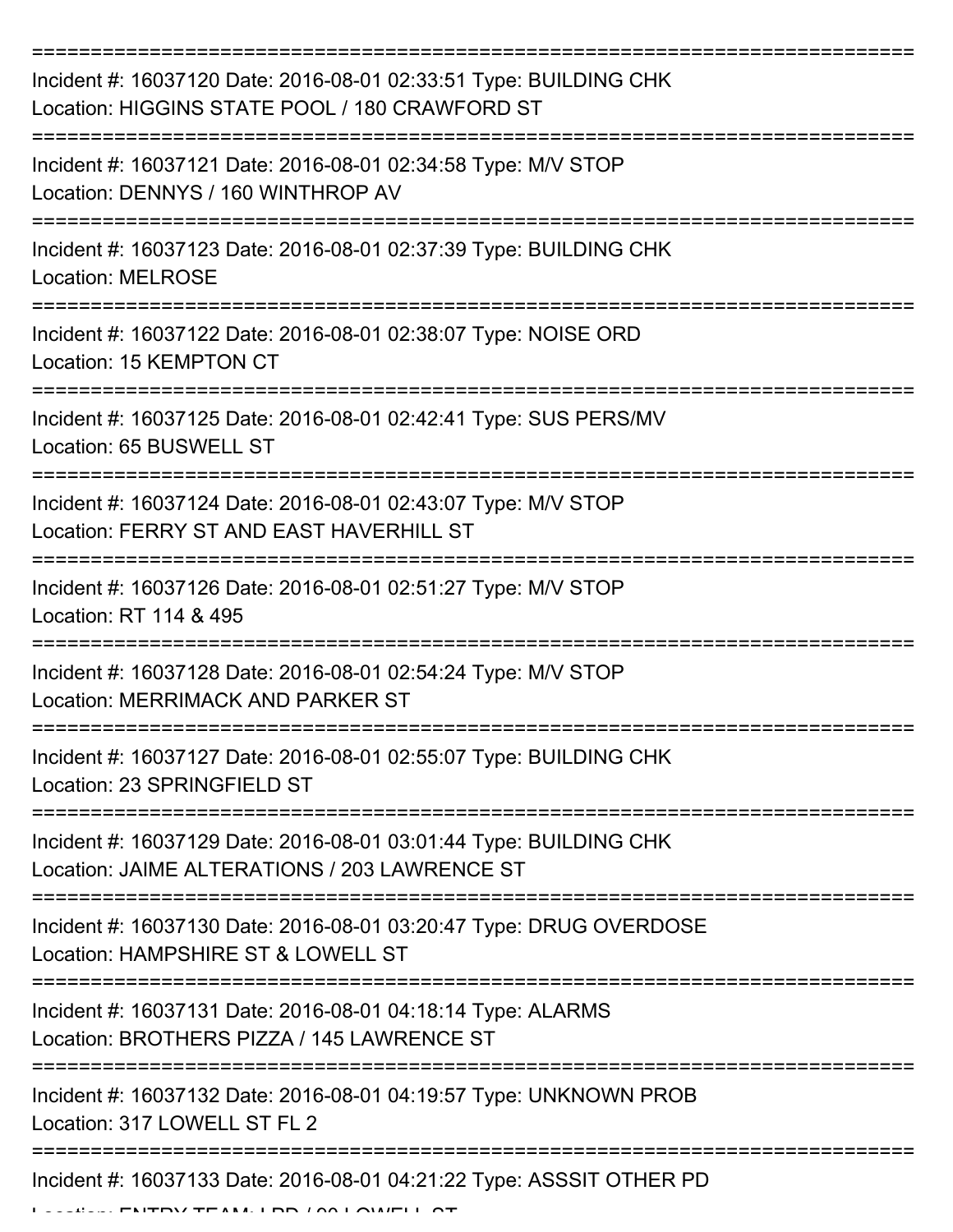| Incident #: 16037134 Date: 2016-08-01 04:26:29 Type: MEDIC SUPPORT<br>Location: 9 PROSPECT CT                    |
|------------------------------------------------------------------------------------------------------------------|
| Incident #: 16037135 Date: 2016-08-01 04:40:22 Type: BUILDING CHK<br>Location: 420 ESSEX ST                      |
| Incident #: 16037136 Date: 2016-08-01 05:01:06 Type: B&E/PAST<br>Location: ALCANTARA BEAUTY STORE / 530 BROADWAY |
| Incident #: 16037137 Date: 2016-08-01 05:43:53 Type: ALARM/BURG<br>Location: SUMMERS WORTH / 433 MARKET ST       |
| Incident #: 16037138 Date: 2016-08-01 05:48:02 Type: BUILDING CHK<br>Location: FARRAH FUNERAL / 133 LAWRENCE ST  |
| Incident #: 16037139 Date: 2016-08-01 05:53:54 Type: 209A/VIOLATION<br>Location: 17 SPRINGFIELD ST               |
| Incident #: 16037140 Date: 2016-08-01 06:00:41 Type: TOW/REPOSSED<br>Location: 33 HAMPTON ST                     |
| Incident #: 16037141 Date: 2016-08-01 06:05:41 Type: ALARMS<br>Location: OLIVER SCHOOL / 183 HAVERHILL ST        |
| Incident #: 16037142 Date: 2016-08-01 06:14:25 Type: MAL DAMAGE<br><b>Location: KINGSTON ST</b>                  |
| Incident #: 16037143 Date: 2016-08-01 06:35:37 Type: SUS PERS/MV<br>Location: FALLS BRIDGE / null                |
| Incident #: 16037144 Date: 2016-08-01 06:51:22 Type: AUTO ACC/PI<br>Location: ANDOVER ST & S BROADWAY            |
| Incident #: 16037145 Date: 2016-08-01 07:02:51 Type: INVESTIGATION<br>Location: 109 RIVER POINTE WY              |
| Incident #: 16037146 Date: 2016-08-01 07:27:13 Type: TOW OF M/V<br>Location: 38 WATER ST                         |
| Incident #: 16037147 Date: 2016-08-01 07:27:15 Type: PARK & WALK                                                 |

Location: 0 BROADWAY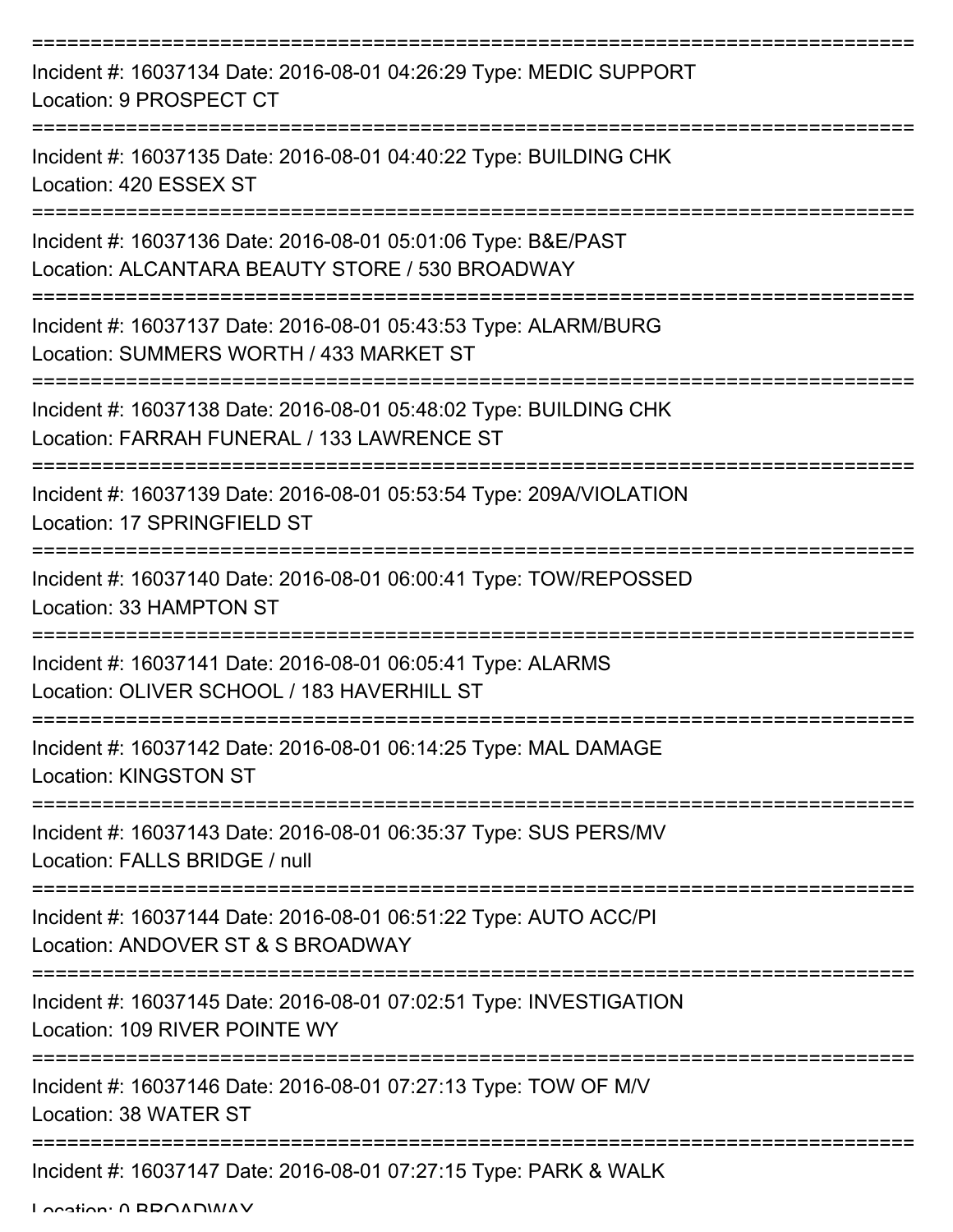| Incident #: 16037149 Date: 2016-08-01 07:28:30 Type: ALARM/BURG<br>Location: UNION LAUNDRY / 193 S UNION ST                                           |
|-------------------------------------------------------------------------------------------------------------------------------------------------------|
| Incident #: 16037148 Date: 2016-08-01 07:28:43 Type: WARRANT SERVE<br>Location: 21 JORDAN ST                                                          |
| Incident #: 16037150 Date: 2016-08-01 07:28:44 Type: SUS PERS/MV<br>Location: 684 LOWELL ST                                                           |
| Incident #: 16037151 Date: 2016-08-01 07:36:05 Type: CLOSE STREET<br>Location: NORTHBOUND LANE / LAWRENCE ST & PARK ST                                |
| Incident #: 16037152 Date: 2016-08-01 07:36:43 Type: HIT & RUN M/V<br><b>Location: ANDOVER ST</b>                                                     |
| Incident #: 16037153 Date: 2016-08-01 07:38:48 Type: STOLEN PROP<br>Location: 320 S BROADWAY                                                          |
| Incident #: 16037154 Date: 2016-08-01 07:47:03 Type: CLOSE STREET<br>Location: ERVING AV & MYRTLE CT                                                  |
| Incident #: 16037156 Date: 2016-08-01 07:54:44 Type: CLOSE STREET<br>Location: HAMPSHIRE ST & MYRTLE ST                                               |
| Incident #: 16037155 Date: 2016-08-01 07:54:50 Type: ALARM/BURG<br>Location: SALVATION ARMY / 250 HAVERHILL ST                                        |
| Incident #: 16037157 Date: 2016-08-01 07:56:19 Type: CLOSE STREET<br>Location: PARKER ST & SPRINGFIELD ST                                             |
| Incident #: 16037158 Date: 2016-08-01 08:11:48 Type: STOL/MV/PAS<br>Location: 801 ESSEX ST                                                            |
| ==============================<br>Incident #: 16037159 Date: 2016-08-01 08:23:50 Type: ALARM/BURG<br>Location: UNITED RIVERSIDE CHURCH / 290 WATER ST |
| Incident #: 16037160 Date: 2016-08-01 08:26:40 Type: M/V STOP<br><b>Location: RIVERPOINTE WY</b>                                                      |
| Incident #: 16037161 Date: 2016-08-01 08:29:19 Type: ALARM/BURG<br>Location: CITY HALL ANNEX / 255 ESSEX ST                                           |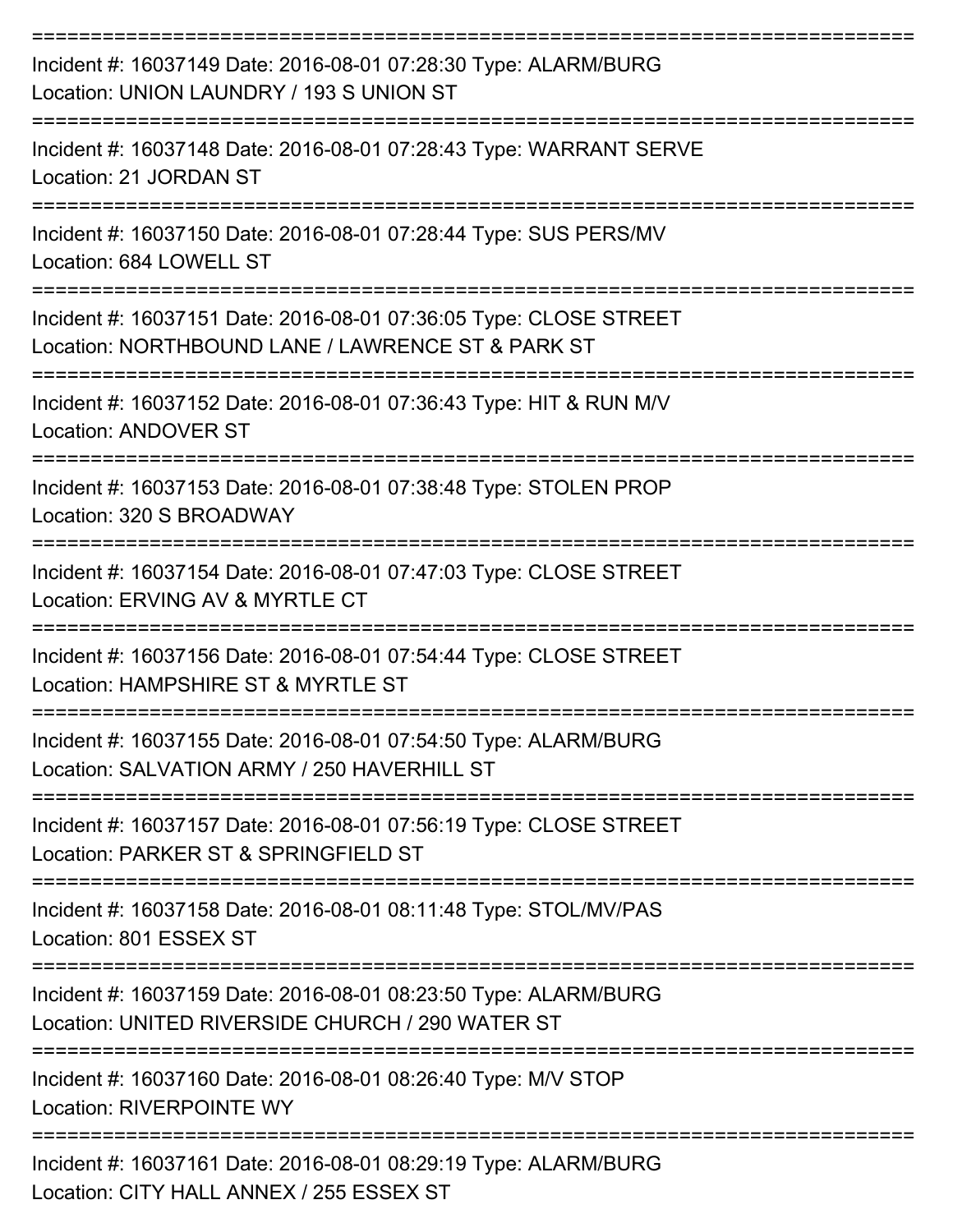| Incident #: 16037162 Date: 2016-08-01 08:38:32 Type: SUS PERS/MV<br>Location: 80 CYPRESS AV                                                                                   |
|-------------------------------------------------------------------------------------------------------------------------------------------------------------------------------|
| ===================================<br>Incident #: 16037163 Date: 2016-08-01 09:11:40 Type: HIT & RUN M/V<br>Location: 161 SARATOGA ST<br>---------------<br>---------------- |
| Incident #: 16037164 Date: 2016-08-01 09:15:40 Type: PARK & WALK<br>Location: BRADFORD ST & BROADWAY                                                                          |
| Incident #: 16037165 Date: 2016-08-01 09:21:12 Type: ALARMS<br>Location: 284 ESSEX ST                                                                                         |
| Incident #: 16037166 Date: 2016-08-01 09:24:21 Type: ALARM/BURG<br>Location: MIA BEAUTY BOUTIQUE / 264 S BROADWAY                                                             |
| Incident #: 16037167 Date: 2016-08-01 09:28:02 Type: TOW/REPOSSED<br>Location: 118 SALEM ST                                                                                   |
| Incident #: 16037168 Date: 2016-08-01 09:30:49 Type: TOW/REPOSSED<br>Location: 13 WEBSTER CT                                                                                  |
| Incident #: 16037169 Date: 2016-08-01 09:37:06 Type: M/V STOP<br>Location: 194 MAPLE ST                                                                                       |
| Incident #: 16037170 Date: 2016-08-01 09:51:00 Type: INVESTIGATION<br>Location: 528 ESSEX ST                                                                                  |
| Incident #: 16037171 Date: 2016-08-01 10:03:48 Type: PARK & WALK<br>Location: BROADWAY                                                                                        |
| Incident #: 16037172 Date: 2016-08-01 10:04:58 Type: M/V STOP<br>Location: 305 ESSEX ST                                                                                       |
| Incident #: 16037173 Date: 2016-08-01 10:07:07 Type: AUTO ACC/NO PI<br>Location: E HAVERHILL ST & PROSPECT ST                                                                 |
| Incident #: 16037174 Date: 2016-08-01 10:23:54 Type: B&E/PROG<br>Location: 164 WALNUT ST                                                                                      |
| Incident #: 16037175 Date: 2016-08-01 10:28:34 Type: DISTURBANCE<br>Location: 460 HAMPSHIRE ST                                                                                |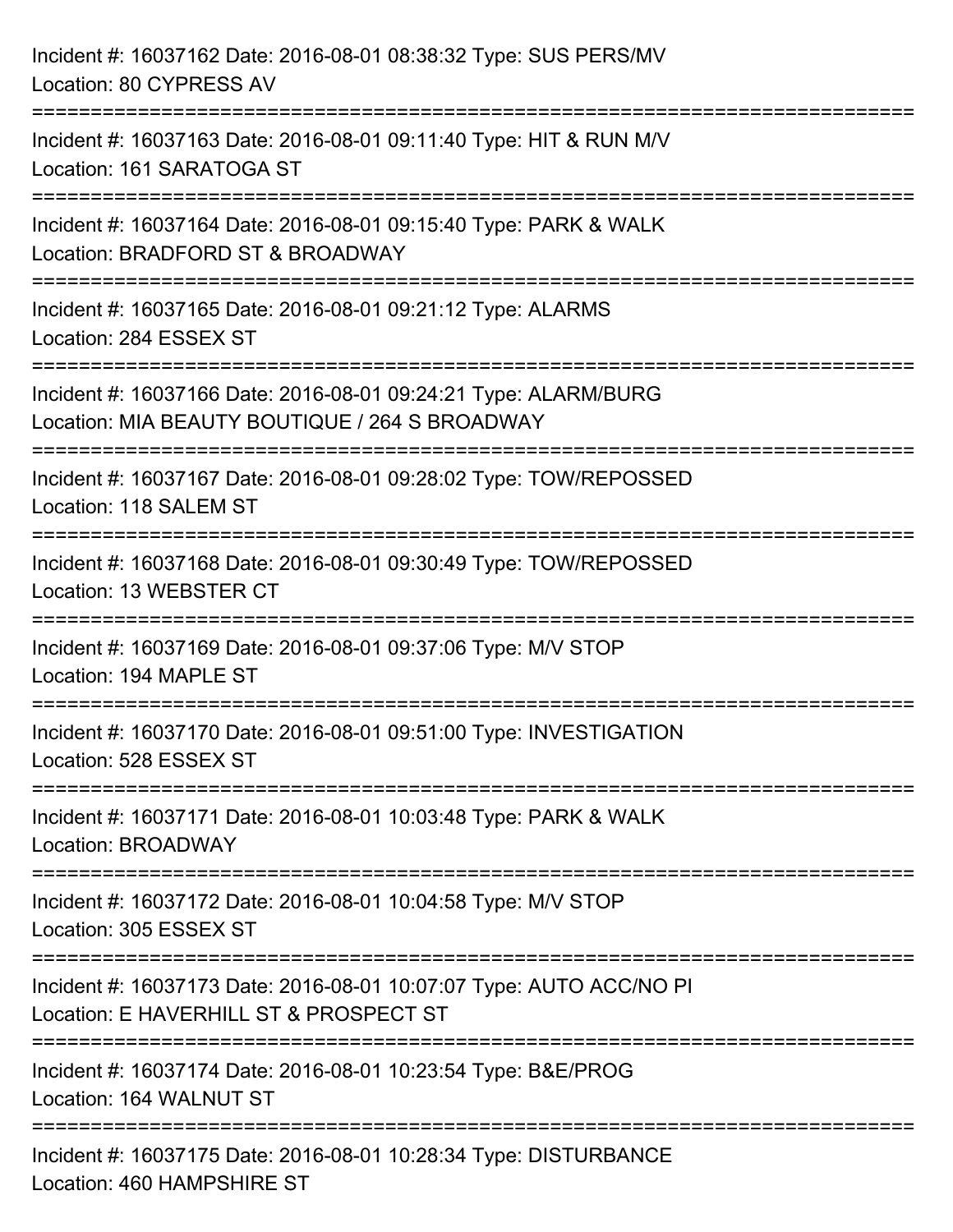Incident #: 16037176 Date: 2016-08-01 10:31:59 Type: LOST PROPERTY Location: GROVE ST =========================================================================== Incident #: 16037177 Date: 2016-08-01 10:35:17 Type: AUTO ACC/NO PI Location: HAVERHILL ST & UNION ST =========================================================================== Incident #: 16037178 Date: 2016-08-01 10:42:18 Type: M/V STOP Location: LAWRENCE ST & LEBANON ST =========================================================================== Incident #: 16037179 Date: 2016-08-01 10:57:22 Type: M/V STOP Location: BROADWAY & LOWELL ST =========================================================================== Incident #: 16037180 Date: 2016-08-01 10:59:58 Type: RECOV/STOL/MV Location: 684 LOWELL ST =========================================================================== Incident #: 16037181 Date: 2016-08-01 11:03:32 Type: PARK & WALK Location: 250 BROADWAY =========================================================================== Incident #: 16037182 Date: 2016-08-01 11:04:54 Type: STOL/MV/PAS Location: 22 MAURICE AV =========================================================================== Incident #: 16037183 Date: 2016-08-01 11:09:53 Type: M/V STOP Location: 46 EVERETT ST =========================================================================== Incident #: 16037184 Date: 2016-08-01 11:15:13 Type: M/V STOP Location: 98 EVERETT ST =========================================================================== Incident #: 16037185 Date: 2016-08-01 11:19:25 Type: DRUG VIO Location: FERGUSON ST & S BROADWAY =========================================================================== Incident #: 16037186 Date: 2016-08-01 11:28:35 Type: M/V STOP Location: HAVERHILL ST & WEST ST =========================================================================== Incident #: 16037187 Date: 2016-08-01 11:31:32 Type: UNWANTEDGUEST Location: 15 JORDAN ST FL 2ND =========================================================================== Incident #: 16037189 Date: 2016-08-01 11:40:42 Type: SUS PERS/MV Location: 141 ESSEX ST =========================================================================== Incident #: 16037188 Date: 2016-08-01 11:41:01 Type: M/V STOP Location: 150 COMMON ST

===========================================================================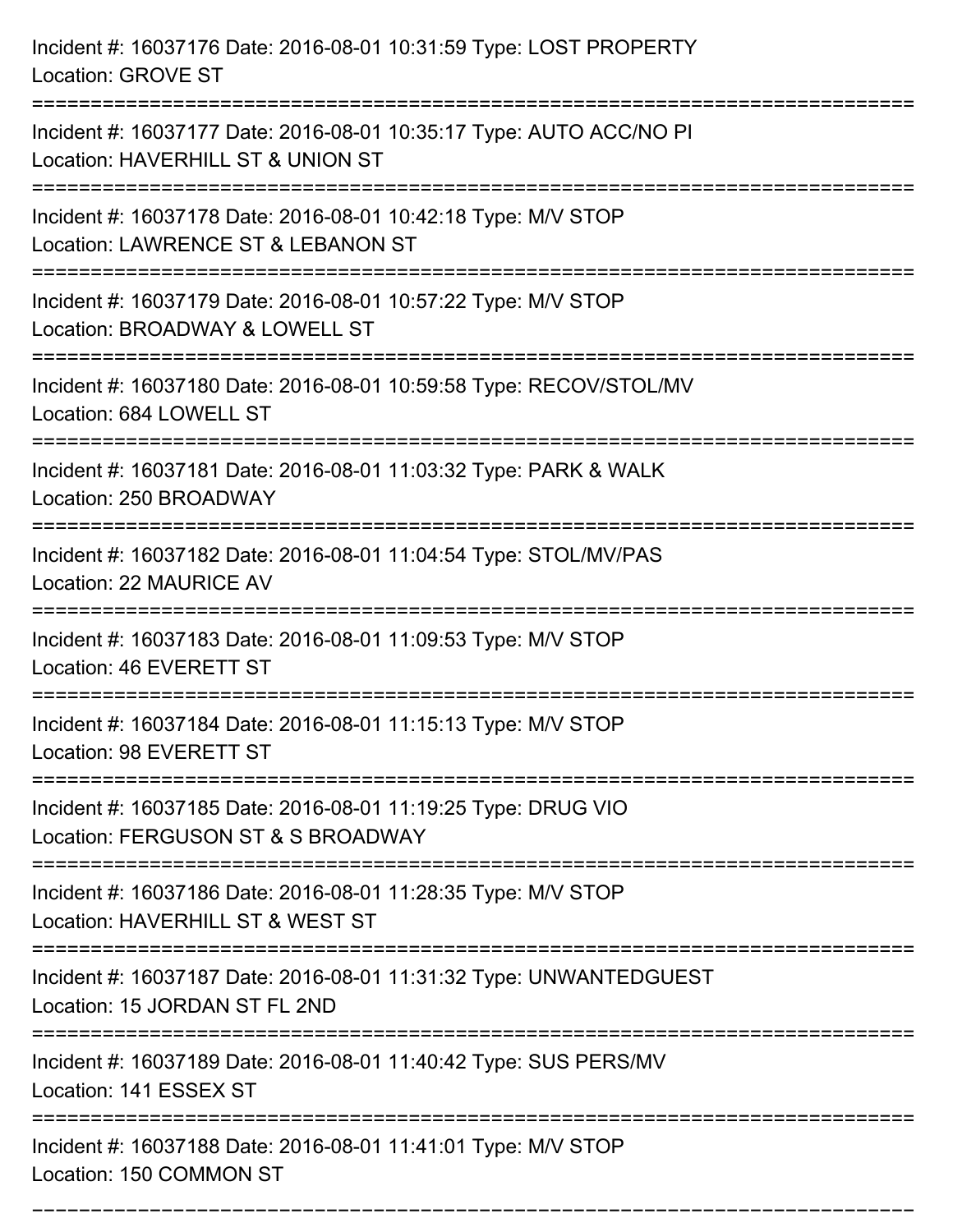| Incident #: 16037190 Date: 2016-08-01 11:45:49 Type: SUS PERS/MV<br>Location: EMERALD AV                                                                                        |
|---------------------------------------------------------------------------------------------------------------------------------------------------------------------------------|
| Incident #: 16037191 Date: 2016-08-01 11:48:20 Type: LARCENY/PAST<br>Location: MELLO SUPERMARKET / 187 LAWRENCE ST                                                              |
| Incident #: 16037192 Date: 2016-08-01 11:57:27 Type: FIRE<br>Location: 20 SPRING ST<br>:======================                                                                  |
| Incident #: 16037193 Date: 2016-08-01 12:02:03 Type: M/V STOP<br>Location: 40 WINTHROP AV                                                                                       |
| Incident #: 16037194 Date: 2016-08-01 12:13:53 Type: FRAUD<br>Location: 262 S UNION ST                                                                                          |
| Incident #: 16037195 Date: 2016-08-01 12:17:27 Type: M/V STOP<br>Location: 35 GRAFTON ST                                                                                        |
| Incident #: 16037196 Date: 2016-08-01 12:17:29 Type: ROBBERY PAST<br>Location: ARLINGTON SCHOOL / 150 ARLINGTON ST<br>:===============================<br>--------------------- |
| Incident #: 16037197 Date: 2016-08-01 12:30:26 Type: DISTURBANCE<br>Location: 628 LOWELL ST                                                                                     |
| Incident #: 16037198 Date: 2016-08-01 12:31:08 Type: A&B PAST<br>Location: 42 LEBANON ST                                                                                        |
| Incident #: 16037199 Date: 2016-08-01 12:36:54 Type: MISSING PERS<br>Location: 78 EXCHANGE ST                                                                                   |
| Incident #: 16037200 Date: 2016-08-01 12:46:20 Type: AUTO ACC/NO PI<br>Location: PARKER ST & SALEM ST                                                                           |
| Incident #: 16037201 Date: 2016-08-01 12:54:49 Type: SUS PERS/MV<br>Location: 41 WALNUT ST                                                                                      |
| Incident #: 16037202 Date: 2016-08-01 12:55:21 Type: SUS PERS/MV<br>Location: E HAVERHILL ST & JOSEPHINE AV                                                                     |
| Incident #: 16037203 Date: 2016-08-01 12:56:41 Type: FIGHT<br>Location: 329 HIGH ST                                                                                             |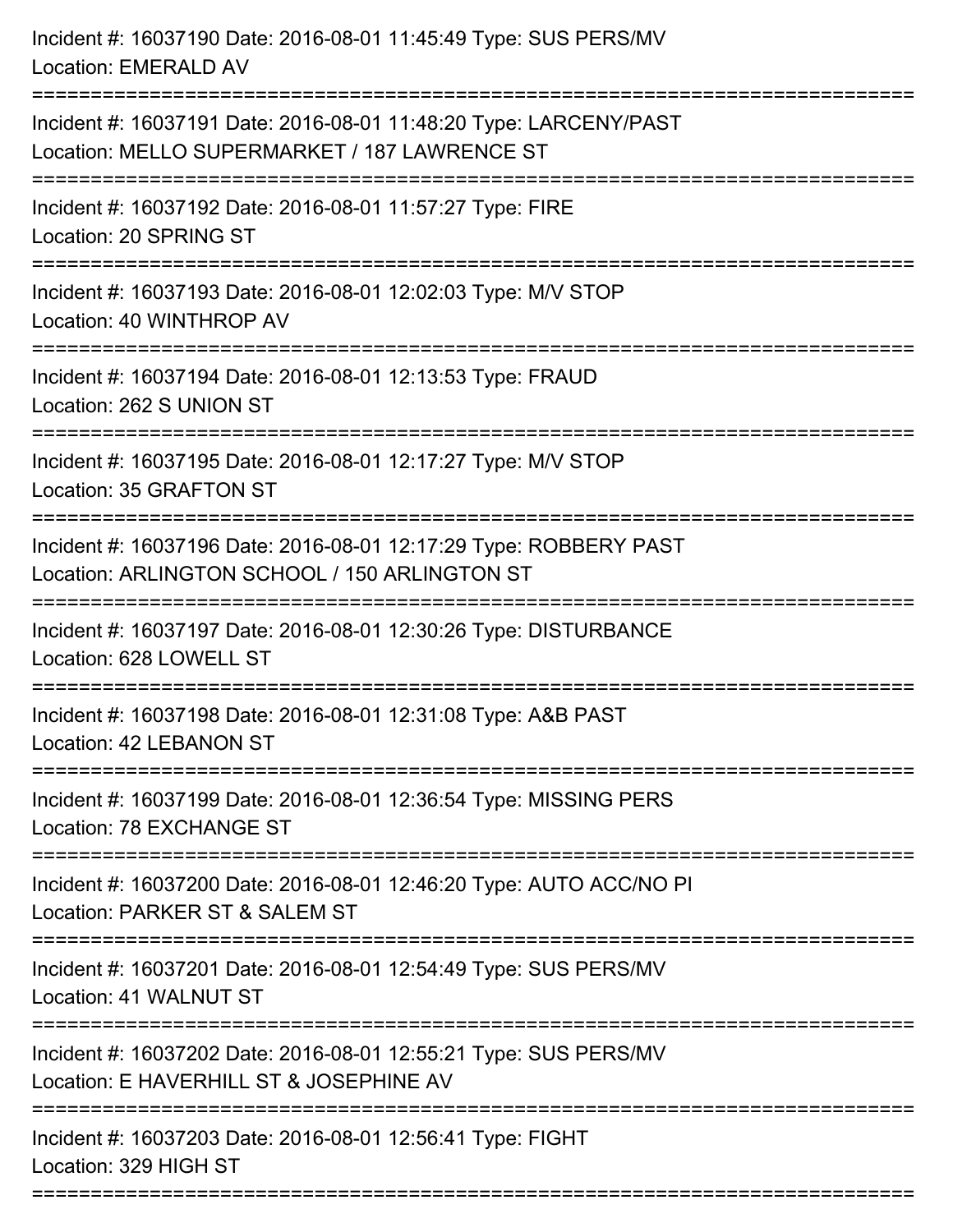Location: WEST ST & @PARK

| Incident #: 16037207 Date: 2016-08-01 13:08:27 Type: IDENTITY THEFT<br>Location: 23 HALL ST                               |
|---------------------------------------------------------------------------------------------------------------------------|
| Incident #: 16037205 Date: 2016-08-01 13:09:09 Type: ALARM/BURG<br>Location: CITY HALL ANNEX / 255 ESSEX ST               |
| Incident #: 16037206 Date: 2016-08-01 13:10:05 Type: MEDIC SUPPORT<br>Location: 194 WEST ST FL 2NDL                       |
| Incident #: 16037208 Date: 2016-08-01 13:15:27 Type: AUTO ACC/UNK PI<br>Location: COADY'S TOWING SERVICE / 139 MARSTON ST |
| Incident #: 16037209 Date: 2016-08-01 13:19:48 Type: MV/BLOCKING<br>Location: 222 BRUCE ST                                |
| Incident #: 16037210 Date: 2016-08-01 13:20:02 Type: MAL DAMAGE<br>Location: 13 CEDAR ST                                  |
| Incident #: 16037211 Date: 2016-08-01 13:38:57 Type: A&B PAST<br>Location: 42 LEBANON ST                                  |
| Incident #: 16037213 Date: 2016-08-01 13:46:18 Type: ROBBERY PAST<br><b>Location: SAUNDERS ST</b>                         |
| Incident #: 16037212 Date: 2016-08-01 13:47:51 Type: M/V STOP<br>Location: JACKSON LUMBER CO. / 215 MARKET ST             |
| Incident #: 16037214 Date: 2016-08-01 13:48:58 Type: AUTO ACC/NO PI<br>Location: DENNYS / 160 WINTHROP AV                 |
| Incident #: 16037215 Date: 2016-08-01 13:53:38 Type: KEEP PEACE<br>Location: 9 JORDAN ST                                  |
| Incident #: 16037216 Date: 2016-08-01 13:56:24 Type: DISTURBANCE<br>Location: 12 ORCHARD ST                               |
| Incident #: 16037218 Date: 2016-08-01 13:57:41 Type: THREATS<br>Location: AMESBURY ST & CANAL ST                          |
|                                                                                                                           |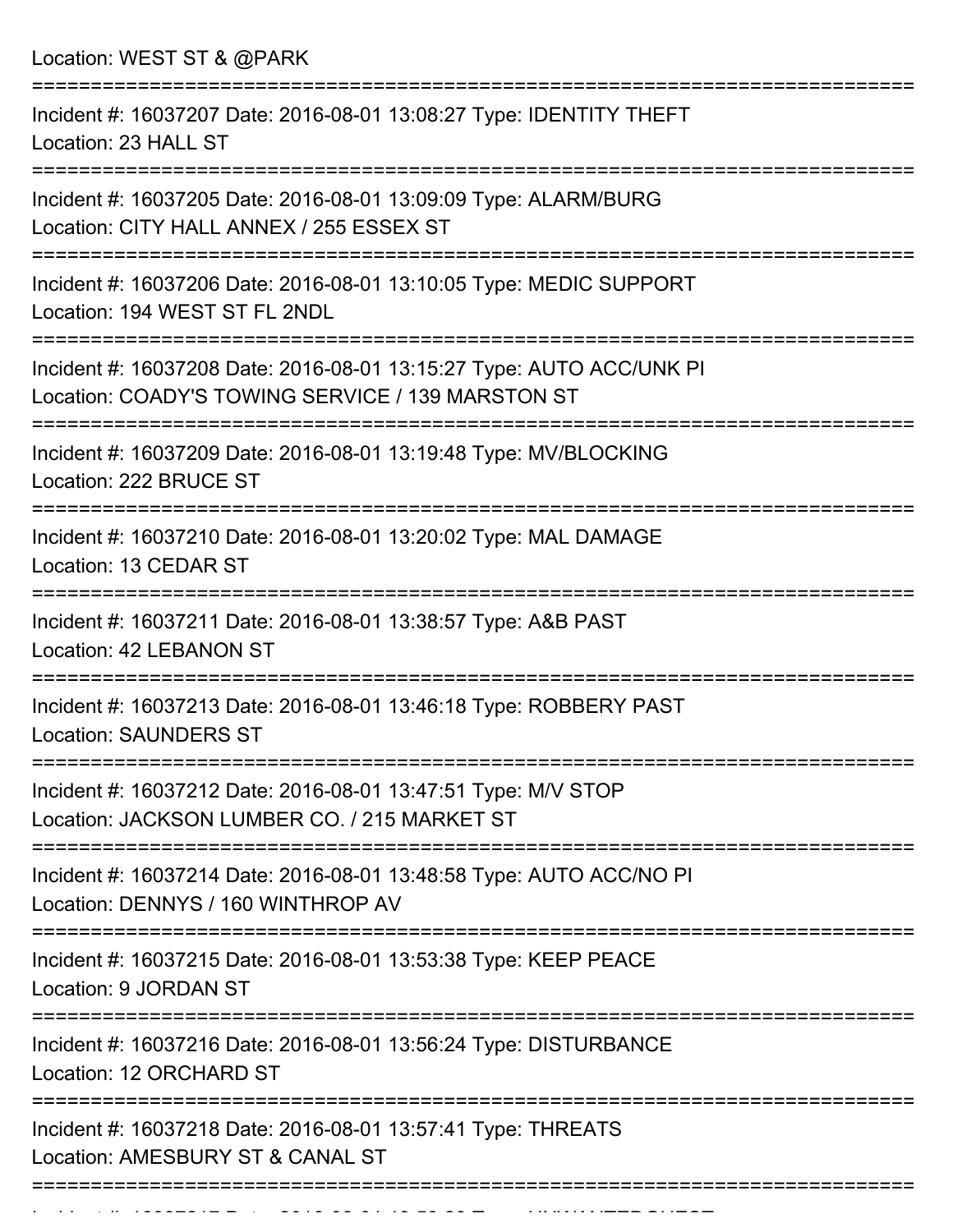Location: 8 DIAMOND ST #APT 21

| Incident #: 16037219 Date: 2016-08-01 14:17:18 Type: ASSSIT OTHER PD<br>Location: CYPRESS ST & ESSEX ST                   |
|---------------------------------------------------------------------------------------------------------------------------|
| Incident #: 16037220 Date: 2016-08-01 14:28:57 Type: DOMESTIC/PAST<br>Location: 274 E HAVERHILL ST #APT 11                |
| Incident #: 16037221 Date: 2016-08-01 14:34:23 Type: SUS PERS/MV<br>Location: 272 PARK ST                                 |
| Incident #: 16037222 Date: 2016-08-01 14:41:29 Type: ALARM/BURG<br>Location: M-B DISTRIBUTOR, INCORPORATED / 1 GROCERY WY |
| Incident #: 16037223 Date: 2016-08-01 14:42:51 Type: MISSING PERS<br>Location: 36 LOWELL ST                               |
| Incident #: 16037224 Date: 2016-08-01 14:50:45 Type: STOL/MV/PAS<br>Location: 137 WEST ST                                 |
| Incident #: 16037225 Date: 2016-08-01 15:05:49 Type: M/V STOP<br>Location: OSGOOD ST & SALEM ST                           |
| Incident #: 16037226 Date: 2016-08-01 15:07:38 Type: THREATS<br>Location: ANDOVER ST & WINTHROP AV                        |
| Incident #: 16037227 Date: 2016-08-01 15:10:21 Type: WARRANT SERVE<br>Location: 126 MAPLE ST                              |
| Incident #: 16037229 Date: 2016-08-01 15:13:22 Type: M/V STOP<br>Location: MELVIN ST & WINTER ST                          |
| Incident #: 16037228 Date: 2016-08-01 15:13:48 Type: AUTO ACC/NO PI<br>Location: FRANKLIN ST & HAVERHILL ST               |
| Incident #: 16037230 Date: 2016-08-01 15:14:36 Type: M/V STOP<br>Location: 148 MARGIN ST                                  |
| Incident #: 16037231 Date: 2016-08-01 15:15:46 Type: M/V STOP<br>Location: OSGOOD ST & SALEM ST                           |
|                                                                                                                           |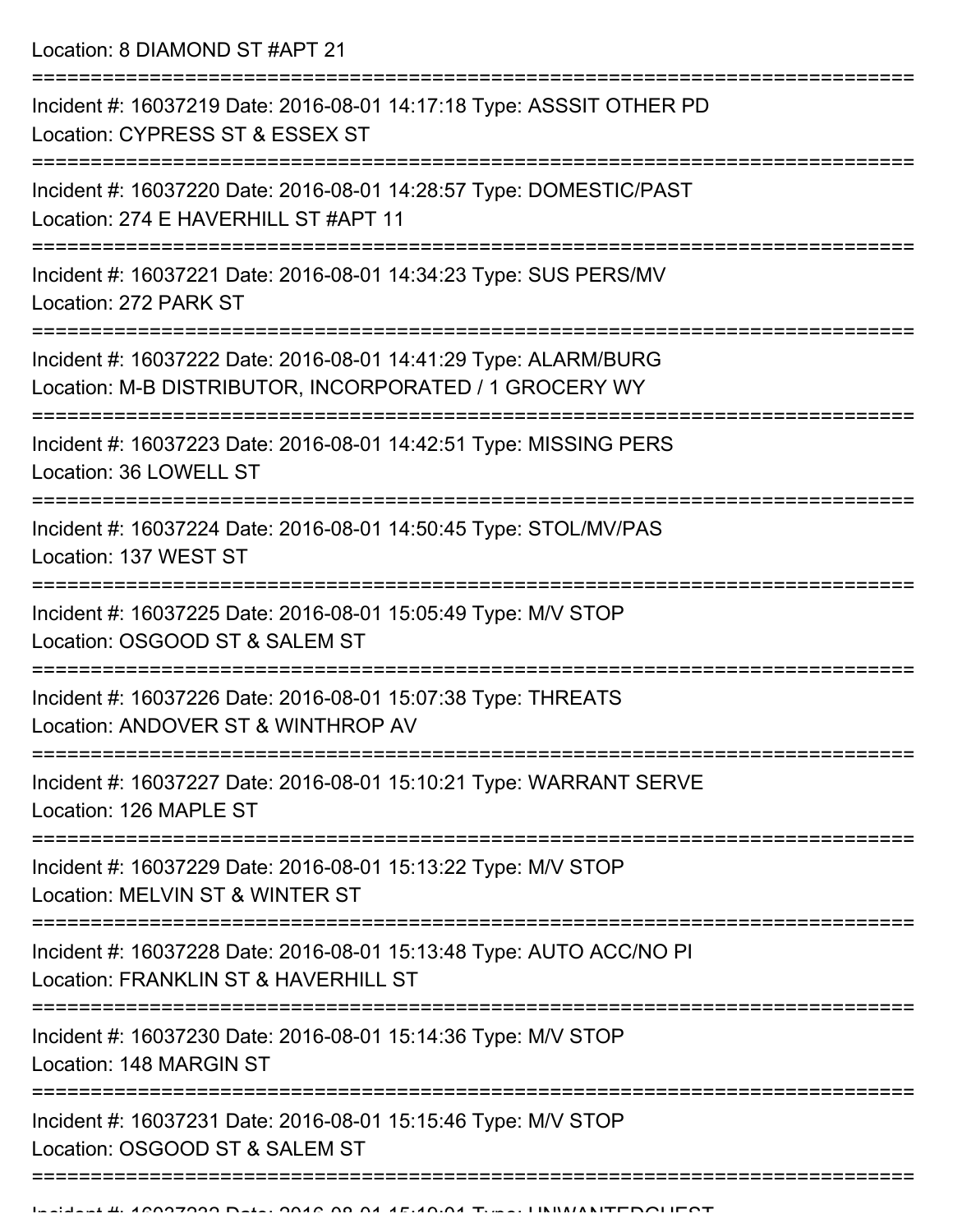| Location: 45 OAKWOOD AV                                                                                                         |
|---------------------------------------------------------------------------------------------------------------------------------|
| Incident #: 16037233 Date: 2016-08-01 15:22:28 Type: LOST PROPERTY<br>Location: 1 MILL ST<br>================================== |
| Incident #: 16037234 Date: 2016-08-01 15:26:04 Type: M/V STOP<br>Location: S UNION ST & SALEM ST<br>:====================       |
| Incident #: 16037235 Date: 2016-08-01 15:33:03 Type: M/V STOP<br>Location: PHILLIPS ST & SALEM ST                               |
| Incident #: 16037236 Date: 2016-08-01 15:39:04 Type: M/V STOP<br>Location: OSGOOD ST & SALEM ST                                 |
| :=====================<br>Incident #: 16037237 Date: 2016-08-01 15:47:26 Type: MV/BLOCKING<br>Location: 222 BRUCE ST            |
| Incident #: 16037238 Date: 2016-08-01 15:51:39 Type: M/V STOP<br>Location: PHILLIPS ST & SALEM ST                               |
| =====================<br>Incident #: 16037239 Date: 2016-08-01 15:58:05 Type: MEDIC SUPPORT<br>Location: 101 S BOWDOIN ST       |
| Incident #: 16037240 Date: 2016-08-01 15:58:51 Type: M/V STOP<br>Location: OSGOOD ST & SALEM ST                                 |
| Incident #: 16037241 Date: 2016-08-01 16:04:40 Type: TOW OF M/V<br>Location: 9 BROADWAY                                         |
| Incident #: 16037242 Date: 2016-08-01 16:21:08 Type: M/V STOP<br>Location: BROADWAY                                             |
| Incident #: 16037243 Date: 2016-08-01 16:22:30 Type: DISTURBANCE<br>Location: 628 LOWELL ST                                     |
| Incident #: 16037244 Date: 2016-08-01 16:29:41 Type: INVESTIGATION<br>Location: 9 ADAMS ST                                      |
| Incident #: 16037245 Date: 2016-08-01 16:31:10 Type: LARCENY/PROG<br>Location: 111 JACKSON ST                                   |
|                                                                                                                                 |

Incident #: 16037246 Date: 2016-08-01 16:32:03 Type: DOMESTIC/PROG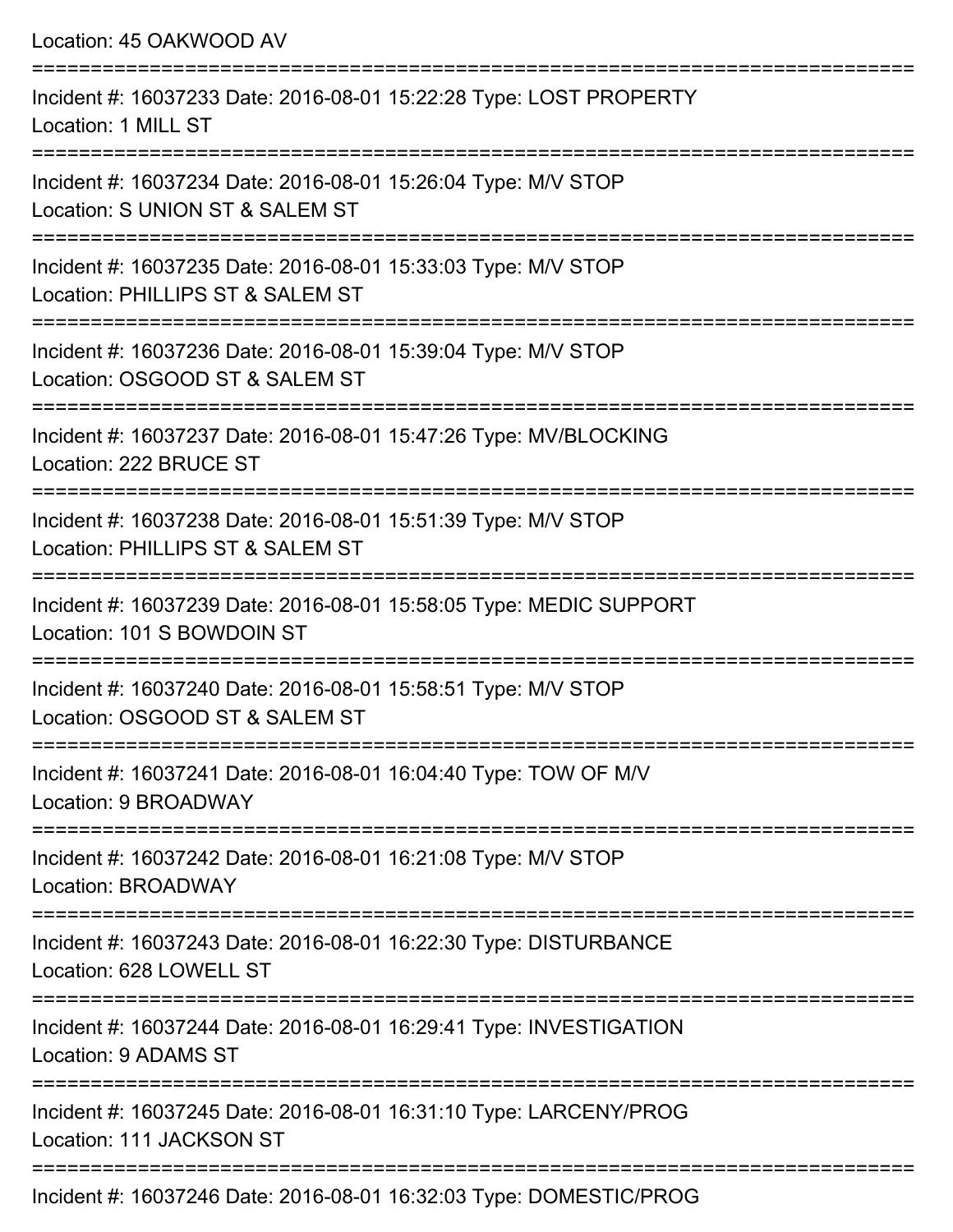| Incident #: 16037247 Date: 2016-08-01 17:19:37 Type: M/V STOP<br>Location: FALLS BRIDGE / null                              |
|-----------------------------------------------------------------------------------------------------------------------------|
| Incident #: 16037248 Date: 2016-08-01 17:21:01 Type: DOMESTIC/PROG<br>Location: 27 CORNISH ST FL 3                          |
| Incident #: 16037250 Date: 2016-08-01 17:24:41 Type: LARCENY/PAST<br>Location: 190 E HAVERHILL ST<br>====================== |
| Incident #: 16037249 Date: 2016-08-01 17:24:47 Type: M/V STOP<br>Location: 101 AMESBURY ST                                  |
| Incident #: 16037251 Date: 2016-08-01 17:26:47 Type: VIO CITY ORD<br>Location: TRIPOLI BAKERY INC / 106 COMMON ST           |
| Incident #: 16037252 Date: 2016-08-01 17:30:52 Type: GENERAL SERV<br>Location: 90 LOWELL ST                                 |
| Incident #: 16037253 Date: 2016-08-01 17:40:29 Type: DOMESTIC/PROG<br>Location: 17 WILLOUGHBY ST                            |
| Incident #: 16037254 Date: 2016-08-01 17:43:52 Type: M/V STOP<br>Location: BOWDOIN ST & S BROADWAY                          |
| Incident #: 16037255 Date: 2016-08-01 17:44:24 Type: DISTURBANCE<br>Location: 45 OAKWOOD AV                                 |
| Incident #: 16037256 Date: 2016-08-01 17:52:28 Type: SUS PERS/MV<br>Location: 29 FOSTER ST                                  |
| Incident #: 16037257 Date: 2016-08-01 18:10:33 Type: M/V STOP<br>Location: LORING ST & SALEM ST                             |
| Incident #: 16037258 Date: 2016-08-01 18:14:21 Type: M/V STOP<br>Location: 67 SARGENT ST                                    |
| Incident #: 16037259 Date: 2016-08-01 18:24:45 Type: MAL DAMAGE<br>Location: 350 HAVERHILL ST #4                            |
| Incident #: 16037260 Date: 2016-08-01 18:25:59 Type: M/V STOP                                                               |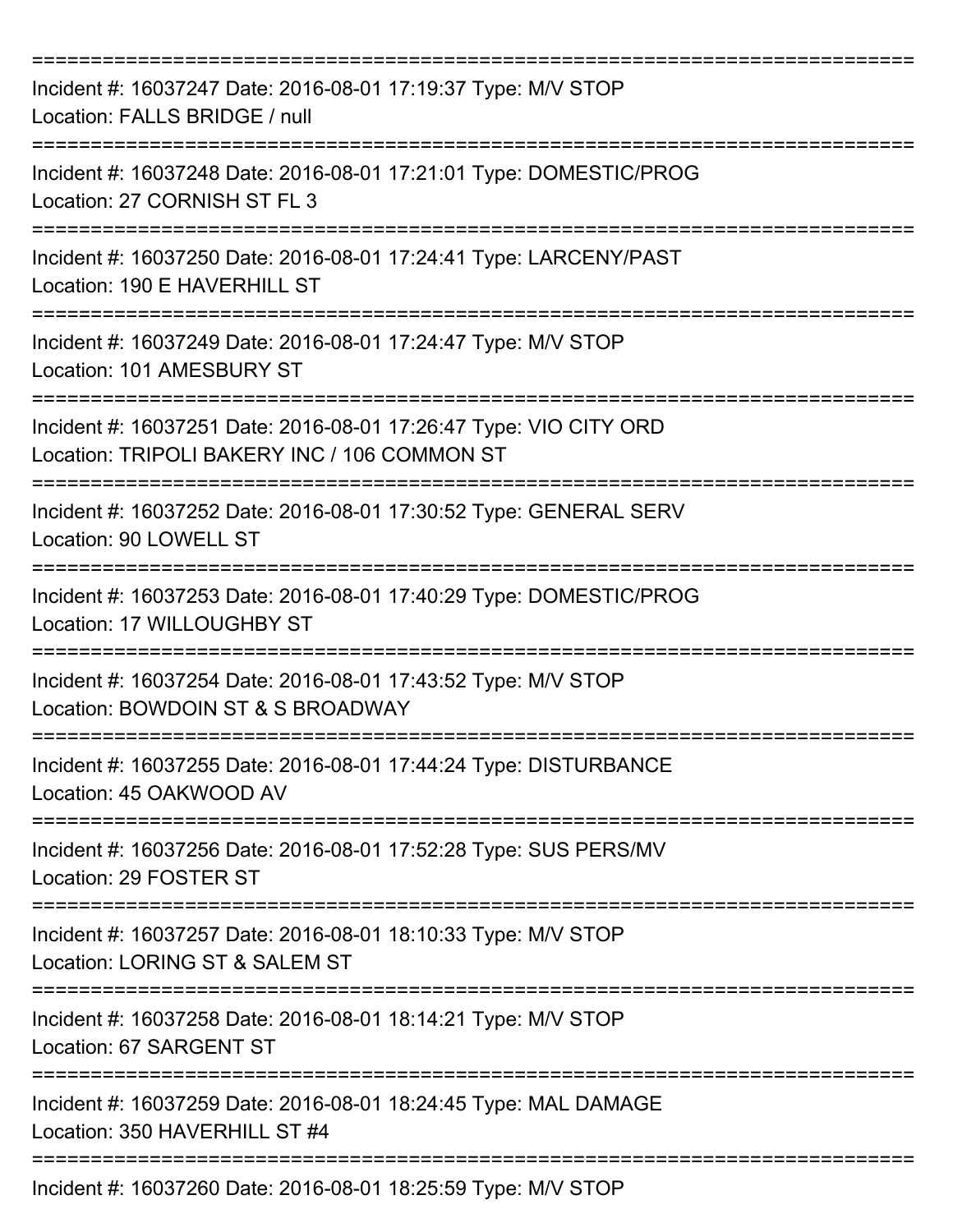| Incident #: 16037261 Date: 2016-08-01 18:28:48 Type: M/V STOP<br>Location: 258 HIGH ST                                        |
|-------------------------------------------------------------------------------------------------------------------------------|
| Incident #: 16037262 Date: 2016-08-01 18:33:54 Type: M/V STOP<br>Location: AMESBURY ST & COMMON ST                            |
| Incident #: 16037263 Date: 2016-08-01 18:34:32 Type: M/V STOP<br>Location: LORING ST & SALEM ST                               |
| Incident #: 16037264 Date: 2016-08-01 18:41:12 Type: NOISE ORD<br>Location: 10 WARREN ST                                      |
| Incident #: 16037265 Date: 2016-08-01 18:42:21 Type: NOISE ORD<br>Location: 853 ESSEX ST                                      |
| Incident #: 16037266 Date: 2016-08-01 19:02:59 Type: HIT & RUN M/V<br>Location: 57 HOWARD ST<br>======================        |
| Incident #: 16037267 Date: 2016-08-01 19:04:37 Type: M/V STOP<br>Location: CANAL ST & FRANKLIN ST                             |
| Incident #: 16037268 Date: 2016-08-01 19:26:44 Type: SUS PERS/MV<br>Location: LAWRENCE ST & MAPLE ST                          |
| Incident #: 16037269 Date: 2016-08-01 19:38:46 Type: TRESPASSING<br>Location: CENTRAL CATHOLIC HIGH SCHOOL / 300 HAMPSHIRE ST |
| Incident #: 16037270 Date: 2016-08-01 19:45:21 Type: DRUG VIO<br>Location: CUMBERLAND FARMS / 320 S BROADWAY                  |
| Incident #: 16037272 Date: 2016-08-01 19:48:11 Type: GENERAL SERV<br>Location: 31 GROTON ST                                   |
| Incident #: 16037271 Date: 2016-08-01 19:48:50 Type: MV/BLOCKING<br>Location: 112 MARSTON ST                                  |
| Incident #: 16037273 Date: 2016-08-01 19:58:16 Type: MEDIC SUPPORT<br>Location: 40 LAWRENCE ST FL 3                           |
| Incident #: 16037274 Date: 2016-08-01 19:59:14 Type: M/V STOP                                                                 |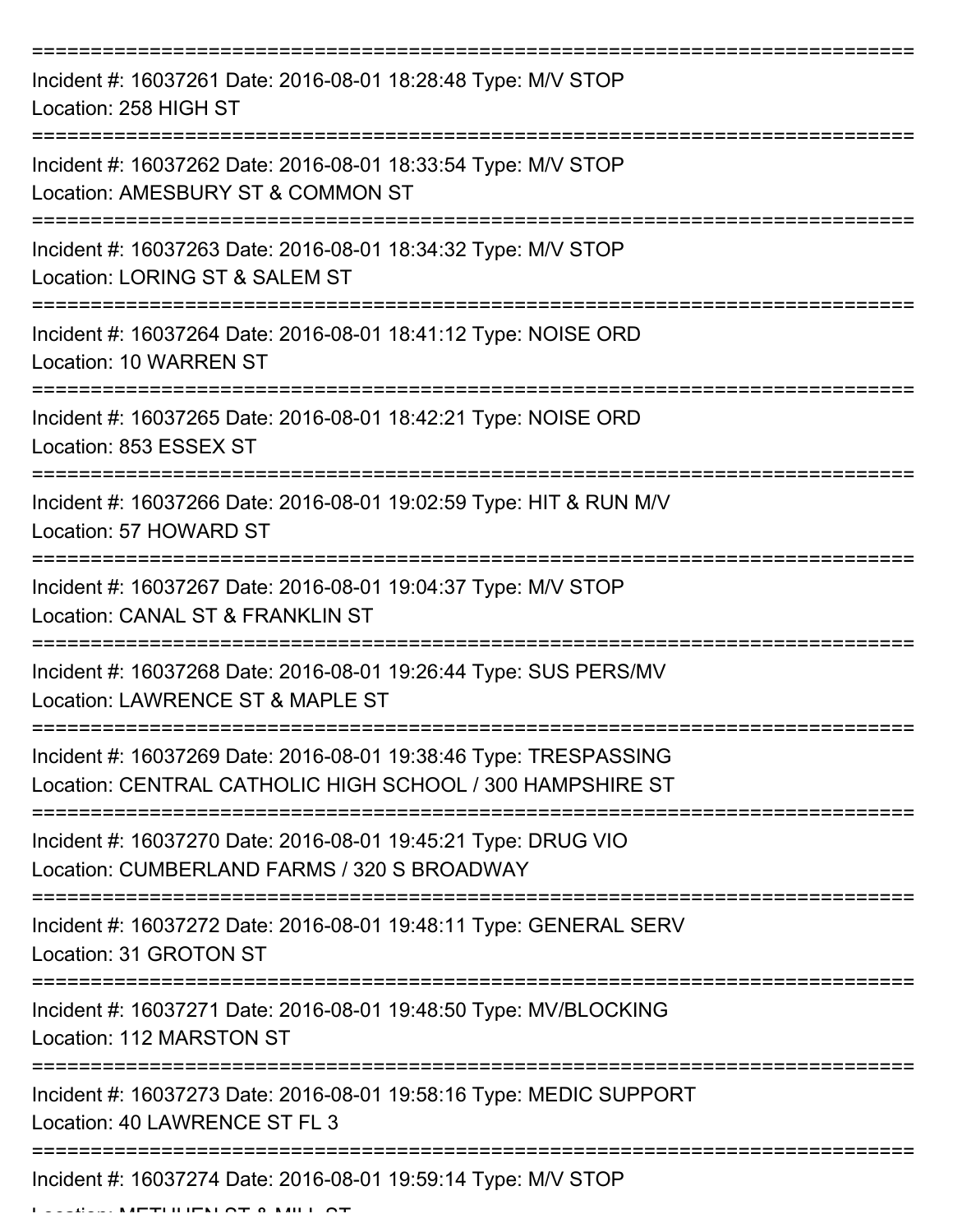| Incident #: 16037275 Date: 2016-08-01 20:05:39 Type: 911 HANG UP<br>Location: 68 BOWDOIN ST                         |
|---------------------------------------------------------------------------------------------------------------------|
| Incident #: 16037276 Date: 2016-08-01 20:38:44 Type: UNKNOWN PROB<br>Location: 152 OXFORD ST FL 2                   |
| Incident #: 16037277 Date: 2016-08-01 20:43:44 Type: THREATS<br>Location: 10 WILMOT ST                              |
| Incident #: 16037278 Date: 2016-08-01 21:12:16 Type: DISTURBANCE<br>Location: 19 PLEASANT ST<br>------------------- |
| Incident #: 16037279 Date: 2016-08-01 21:12:19 Type: ASSSIT AMBULANC<br><b>Location: 19 PLEASANT TER</b>            |
| Incident #: 16037280 Date: 2016-08-01 21:24:51 Type: M/V STOP<br>Location: ESSEX ST & UNION ST                      |
| Incident #: 16037281 Date: 2016-08-01 21:37:44 Type: EXTRA SURVEIL<br>Location: 256 ESSEX ST                        |
| Incident #: 16037282 Date: 2016-08-01 21:42:04 Type: INVEST CONT<br>Location: 350 HAMPSHIRE ST                      |
| Incident #: 16037283 Date: 2016-08-01 22:06:55 Type: MAN DOWN<br>Location: BIG N' BEEFY / 415 BROADWAY              |
| Incident #: 16037284 Date: 2016-08-01 22:14:56 Type: NOTIFICATION<br>Location: 99 MYRTLE ST FL 1                    |
| Incident #: 16037285 Date: 2016-08-01 22:29:45 Type: ANIMAL COMPL<br>Location: 92 FARLEY ST                         |
| Incident #: 16037286 Date: 2016-08-01 22:31:41 Type: DISTURBANCE<br>Location: FAIRMONT ST & HOLLY ST                |
| Incident #: 16037287 Date: 2016-08-01 22:36:07 Type: NOISE ORD<br>Location: 388 HAMPSHIRE ST                        |
| Incident #: 16037289 Date: 2016-08-01 22:46:37 Type: DOMESTIC/PAST                                                  |